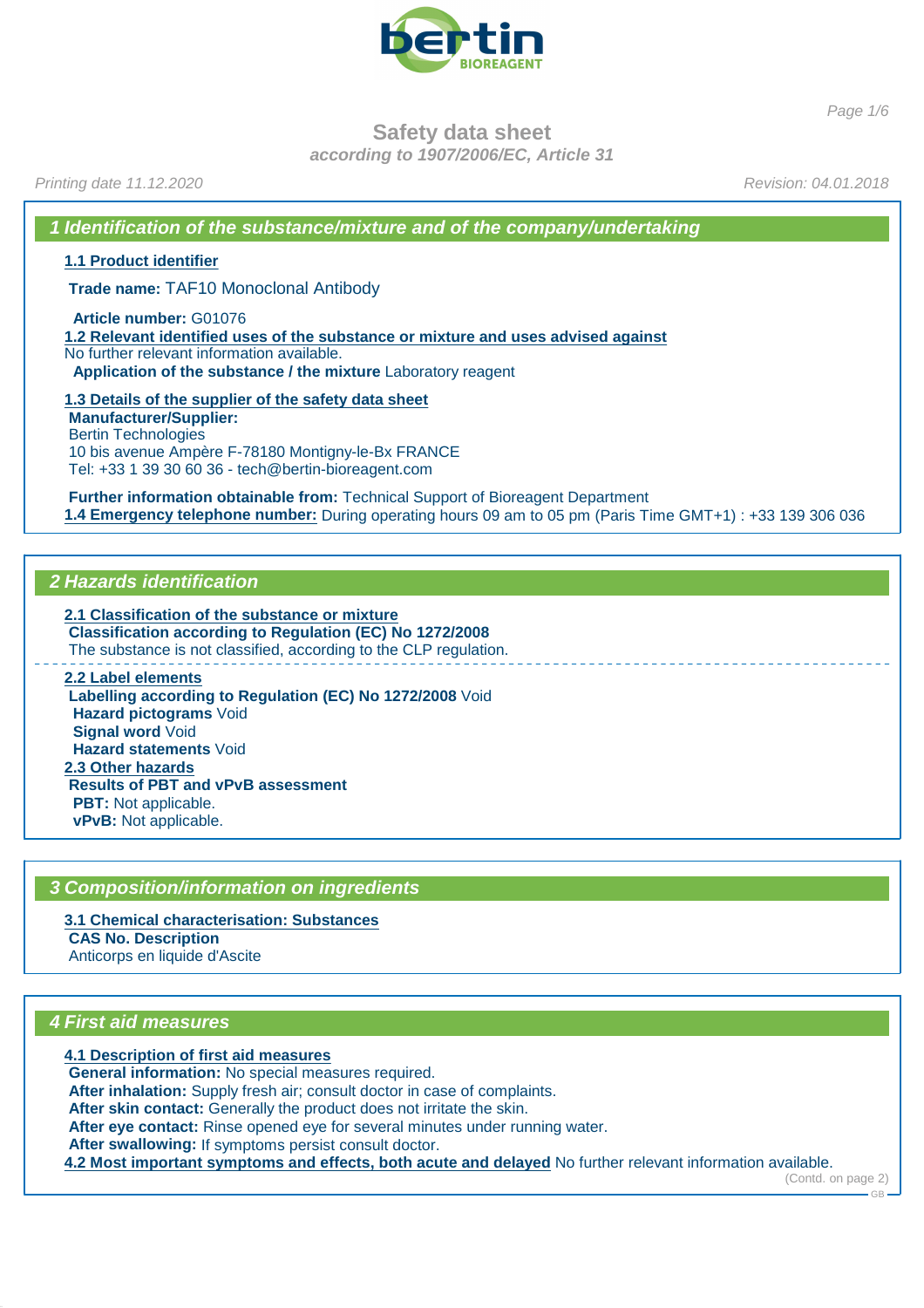Printing date 11.12.2020 **Revision: 04.01.2018** 

**Trade name:** TAF10 Monoclonal Antibody

**4.3 Indication of any immediate medical attention and special treatment needed** No further relevant information available.

#### **5 Firefighting measures**

**5.1 Extinguishing media**

**Suitable extinguishing agents:** Use fire extinguishing methods suitable to surrounding conditions.

**5.2 Special hazards arising from the substance or mixture** No further relevant information available.

**5.3 Advice for firefighters**

**Protective equipment:** No special measures required.

#### **6 Accidental release measures**

**6.1 Personal precautions, protective equipment and emergency procedures** Not required.

**6.2 Environmental precautions:**

Dilute with plenty of water.

Do not allow to enter sewers/ surface or ground water.

**6.3 Methods and material for containment and cleaning up:**

Absorb with liquid-binding material (sand, diatomite, acid binders, universal binders, sawdust).

**6.4 Reference to other sections**

See Section 7 for information on safe handling.

See Section 8 for information on personal protection equipment.

See Section 13 for disposal information.

# **7 Handling and storage**

**7.1 Precautions for safe handling** No special measures required. **Information about fire - and explosion protection:** No special measures required.

**7.2 Conditions for safe storage, including any incompatibilities**

**Storage:**

**Requirements to be met by storerooms and receptacles:** No special requirements.

**Information about storage in one common storage facility:** Not required.

**Further information about storage conditions:** None.

**Recommended storage temperature:** -20 °C

**7.3 Specific end use(s)** No further relevant information available.

# **8 Exposure controls/personal protection**

**8.1 Control parameters Additional information about design of technical facilities:** No further data; see item 7. **Ingredients with limit values that require monitoring at the workplace:** Not required. **Additional information:** The lists valid during the making were used as basis.

**8.2 Exposure controls Personal protective equipment: General protective and hygienic measures:** The usual precautionary measures are to be adhered to when handling chemicals. **Respiratory protection:** Not required.

(Contd. on page 3)

 $-GR$ 

(Contd. of page 1)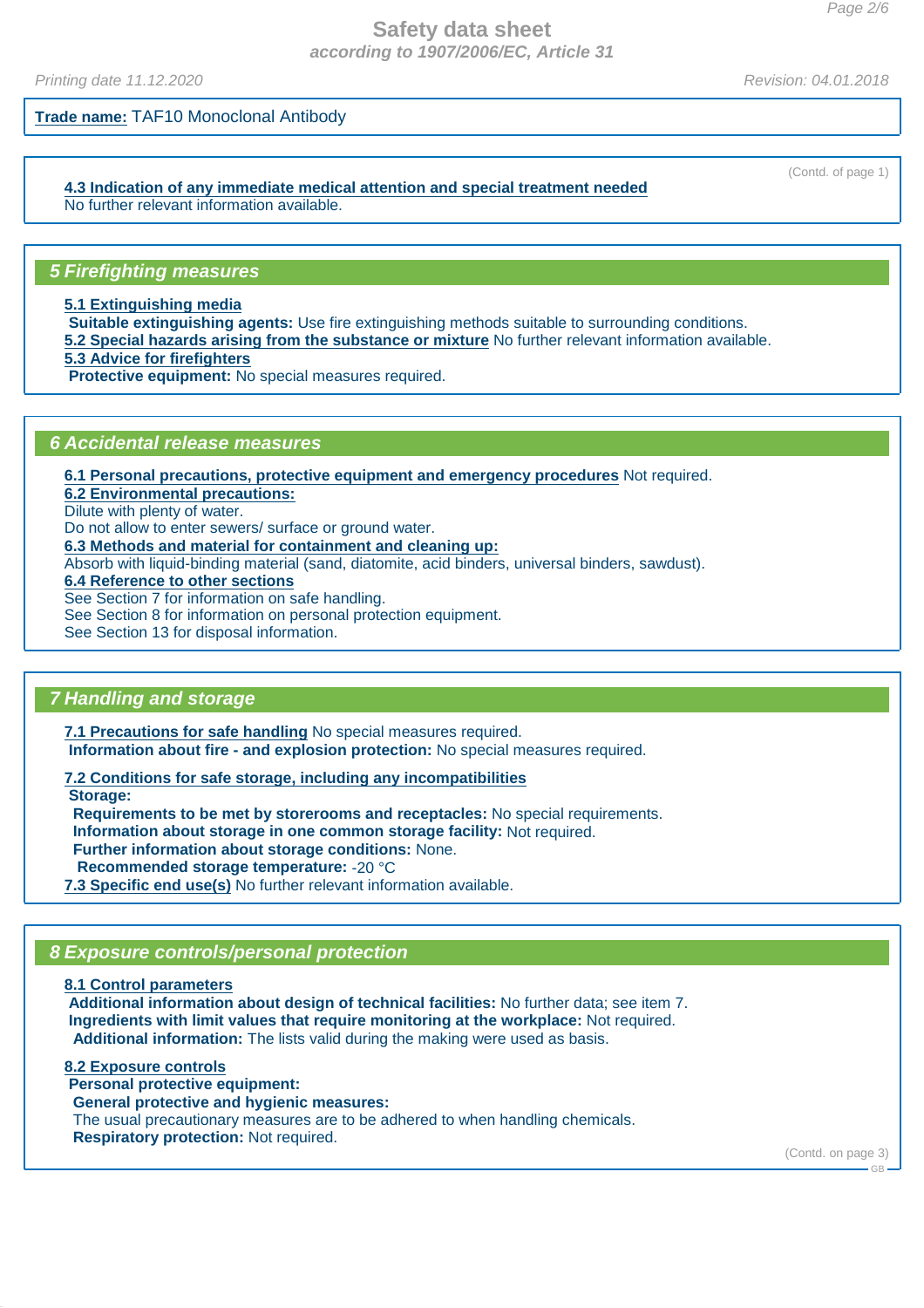Printing date 11.12.2020 **Revision: 04.01.2018** 

#### **Trade name:** TAF10 Monoclonal Antibody

**Protection of hands:**

The glove material has to be impermeable and resistant to the product/ the substance/ the preparation. Due to missing tests no recommendation to the glove material can be given for the product/ the preparation/ the chemical mixture.

Selection of the glove material on consideration of the penetration times, rates of diffusion and the degradation **Material of gloves**

The selection of the suitable gloves does not only depend on the material, but also on further marks of quality and varies from manufacturer to manufacturer.

#### **Penetration time of glove material**

The exact break through time has to be found out by the manufacturer of the protective gloves and has to be observed.

**Eye protection:** Goggles recommended during refilling

| 9 Physical and chemical properties                                                                                           |                                                                          |                    |
|------------------------------------------------------------------------------------------------------------------------------|--------------------------------------------------------------------------|--------------------|
| 9.1 Information on basic physical and chemical properties<br><b>General Information</b><br><b>Appearance:</b>                |                                                                          |                    |
| Form:<br><b>Colour:</b><br>Odour:<br><b>Odour threshold:</b>                                                                 | Liquid<br>Not determined.<br>Characteristic<br>Not determined.           |                    |
| pH-value:                                                                                                                    | Not determined.                                                          |                    |
| <b>Change in condition</b><br><b>Melting point/freezing point:</b><br>Initial boiling point and boiling range: Undetermined. | Undetermined.                                                            |                    |
| <b>Flash point:</b>                                                                                                          | Not applicable.                                                          |                    |
| Flammability (solid, gas):                                                                                                   | Not applicable.                                                          |                    |
| <b>Decomposition temperature:</b>                                                                                            | Not determined.                                                          |                    |
| <b>Auto-ignition temperature:</b>                                                                                            | Not determined.                                                          |                    |
| <b>Explosive properties:</b>                                                                                                 | Product does not present an explosion hazard.                            |                    |
| <b>Explosion limits:</b><br>Lower:<br><b>Upper:</b>                                                                          | Not determined.<br>Not determined.                                       |                    |
| <b>Vapour pressure:</b>                                                                                                      | Not determined.                                                          |                    |
| <b>Density:</b><br><b>Relative density</b><br><b>Vapour density</b><br><b>Evaporation rate</b>                               | Not determined.<br>Not determined.<br>Not determined.<br>Not determined. |                    |
| <b>Solubility in / Miscibility with</b><br>water:                                                                            | Fully miscible.                                                          |                    |
| Partition coefficient: n-octanol/water: Not determined.                                                                      |                                                                          |                    |
| <b>Viscosity:</b><br><b>Dynamic:</b><br><b>Kinematic:</b>                                                                    | Not determined.<br>Not determined.                                       |                    |
| <b>Solids content:</b>                                                                                                       | $0.0\%$                                                                  | (Contd. on page 4) |

(Contd. of page 2)

GB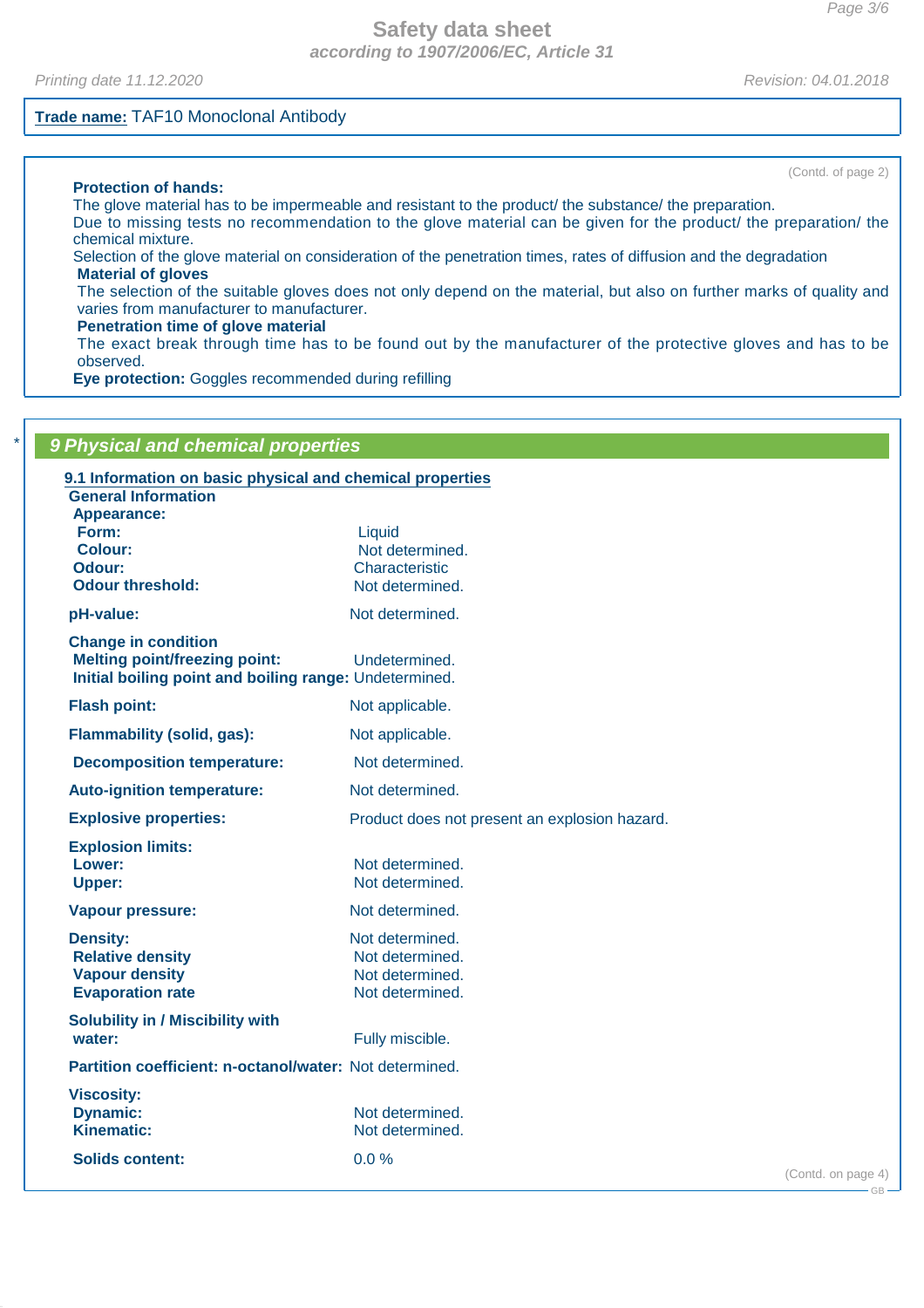Printing date 11.12.2020 **Revision: 04.01.2018** 

(Contd. of page 3)

## **Trade name:** TAF10 Monoclonal Antibody

**9.2 Other information** No further relevant information available.

#### **10 Stability and reactivity**

**10.1 Reactivity** No further relevant information available.

**10.2 Chemical stability**

**Thermal decomposition / conditions to be avoided:** No decomposition if used according to specifications.

**10.3 Possibility of hazardous reactions** No dangerous reactions known.

**10.4 Conditions to avoid** No further relevant information available.

**10.5 Incompatible materials:** No further relevant information available.

**10.6 Hazardous decomposition products:** No dangerous decomposition products known.

# **11 Toxicological information**

**11.1 Information on toxicological effects**

**Acute toxicity** Based on available data, the classification criteria are not met.

**Primary irritant effect:**

**Skin corrosion/irritation** Based on available data, the classification criteria are not met.

**Serious eye damage/irritation** Based on available data, the classification criteria are not met. **Respiratory or skin sensitisation** Based on available data, the classification criteria are not met.

**Additional toxicological information:**

**CMR effects (carcinogenity, mutagenicity and toxicity for reproduction)**

**Germ cell mutagenicity** Based on available data, the classification criteria are not met. **Carcinogenicity** Based on available data, the classification criteria are not met. **Reproductive toxicity** Based on available data, the classification criteria are not met. **STOT-single exposure** Based on available data, the classification criteria are not met. **STOT-repeated exposure** Based on available data, the classification criteria are not met. **Aspiration hazard** Based on available data, the classification criteria are not met.

#### **12 Ecological information**

**12.1 Toxicity**

**Aquatic toxicity:** No further relevant information available.

**12.2 Persistence and degradability** No further relevant information available.

**12.3 Bioaccumulative potential** No further relevant information available.

**12.4 Mobility in soil** No further relevant information available.

**Additional ecological information:**

**General notes:**

Water hazard class 1 (German Regulation) (Self-assessment): slightly hazardous for water

Do not allow undiluted product or large quantities of it to reach ground water, water course or sewage system.

**12.5 Results of PBT and vPvB assessment**

**PBT:** Not applicable.

**vPvB:** Not applicable.

**12.6 Other adverse effects** No further relevant information available.

(Contd. on page 5)

GB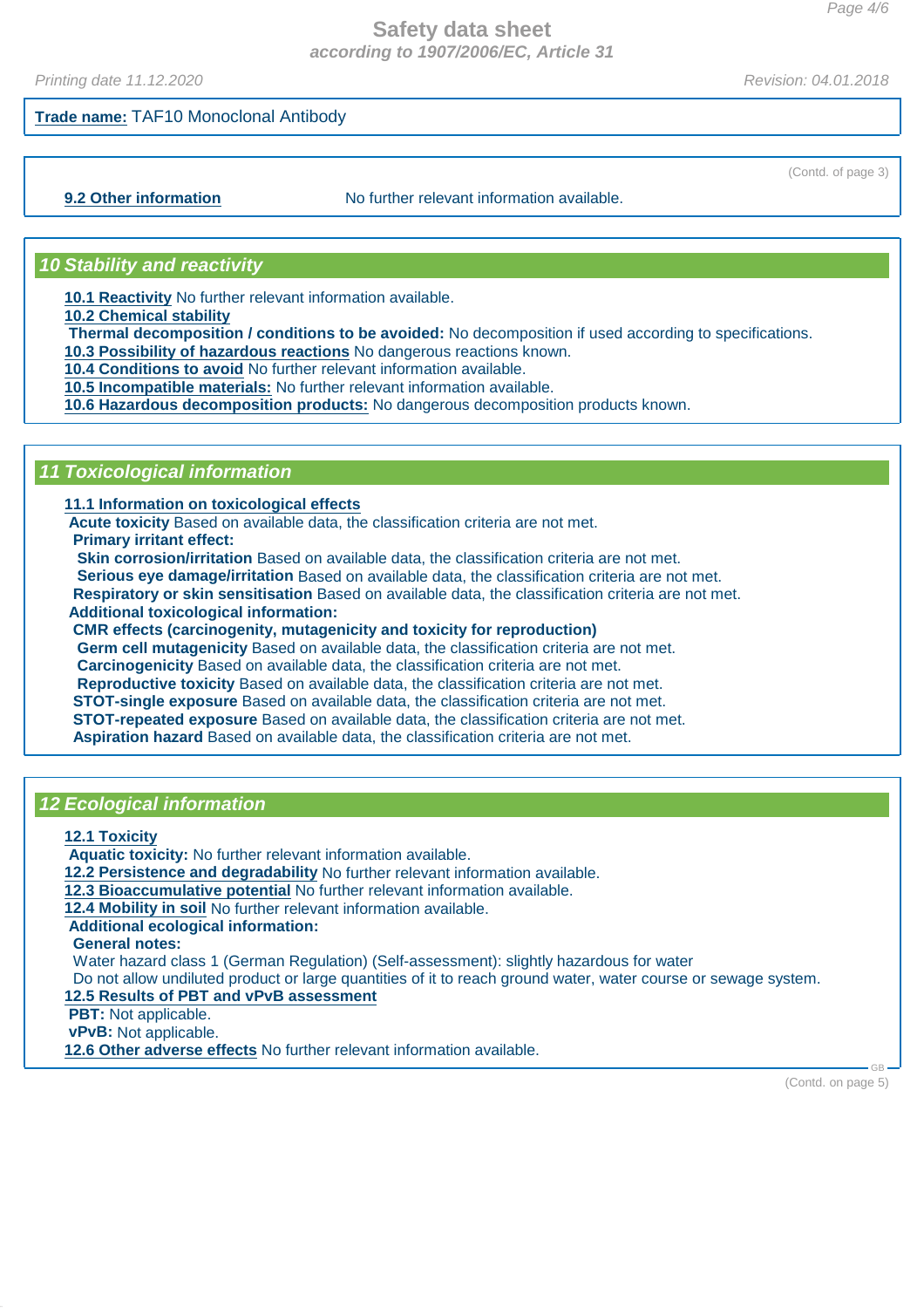Printing date 11.12.2020 **Revision: 04.01.2018** 

**Trade name:** TAF10 Monoclonal Antibody

**13 Disposal considerations**

#### **13.1 Waste treatment methods**

**Recommendation** Smaller quantities can be disposed of with household waste.

**Uncleaned packaging: Recommendation:** Disposal must be made according to official regulations. **Recommended cleansing agents:** Water, if necessary together with cleansing agents.

# **14 Transport information**

| 14.1 UN-Number                                         |                 |  |
|--------------------------------------------------------|-----------------|--|
| ADR, ADN, IMDG, IATA                                   | not regulated   |  |
| 14.2 UN proper shipping name                           |                 |  |
| ADR, ADN, IMDG, IATA                                   | not regulated   |  |
| 14.3 Transport hazard class(es)                        |                 |  |
| ADR, ADN, IMDG, IATA                                   |                 |  |
| <b>Class</b>                                           | not regulated   |  |
| <b>14.4 Packing group</b>                              |                 |  |
| <b>ADR, IMDG, IATA</b>                                 | not regulated   |  |
| <b>14.5 Environmental hazards:</b>                     | Not applicable. |  |
| <b>14.6 Special precautions for user</b>               | Not applicable. |  |
| 14.7 Transport in bulk according to Annex II of Marpol |                 |  |
| and the IBC Code                                       | Not applicable. |  |
| <b>UN "Model Regulation":</b>                          | not regulated   |  |

# **15 Regulatory information**

**15.1 Safety, health and environmental regulations/legislation specific for the substance or mixture**

**Directive 2012/18/EU Named dangerous substances - ANNEX I** Substance is not listed. DIRECTIVE 2011/65/EU on the restriction of the use of certain hazardous substances in electrical and **electronic equipment – Annex II** Substance is not listed.

**15.2 Chemical safety assessment:** A Chemical Safety Assessment has not been carried out.

# **16 Other information**

This information is based on our present knowledge. However, this shall not constitute a guarantee for any specific product features and shall not establish a legally valid contractual relationship. License is granted to make unlimited paper copies of this document for internal use only.

This Material Safety Data Sheet contains data necessary to ensure safety, health and environmental protection in working with chemical substances. The above-stated data match the contemporary state of knowledge and experience and are in coincidence with legal regulations currently in effect. This product is a laboratory reagent and can be solely used by persons with dédicated education at their own risk.

This product is designed for Research and Development use only. Not for drug for human nor veterinary or other uses. The manufacturer has no responsibility for damage caused by unsuitable use or by disrespecting the enclosed working instructions.

The above information is believed to be current and accurate; however, Bertin Technologies makes no warranty with respect to such information and assumes no liability for any loss or injury which may result from the use of this

(Contd. of page 4)